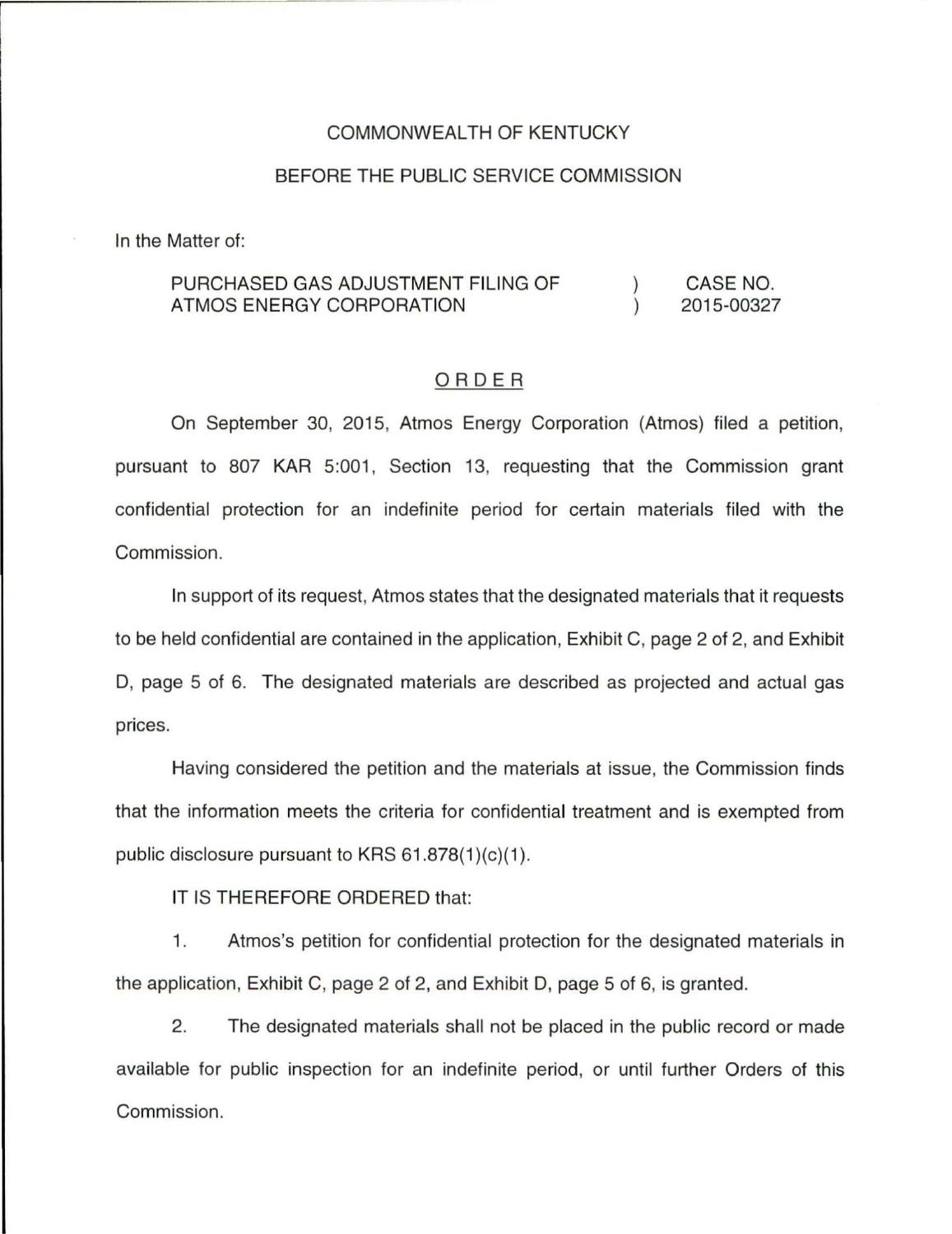3. Use of the designated materials in any Commission proceeding shall be in compliance with 807 KAR 5:001, Section 13(9).

4. Atmos shall inform the Commission if the designated materials become publicly available or no longer qualify for confidential treatment.

5. If a non-party to this proceeding requests to inspect the designated materials and the period during which the materials have been granted confidential treatment has not expired, Atmos shall have 20 days from receipt of written notice of the request to demonstrate that the materials still fall within the exclusions from disclosure requirements established in KRS 61.878. If Atmos is unable to make such demonstration, the designated materials shall be made available for inspection. Otherwise, the Commission shall deny the request for inspection .

6. The Commission shall not make the designated materials available for inspection for 20 days following an Order finding that the materials no longer qualify for confidential treatment in order to allow Atmos to seek a remedy afforded by law.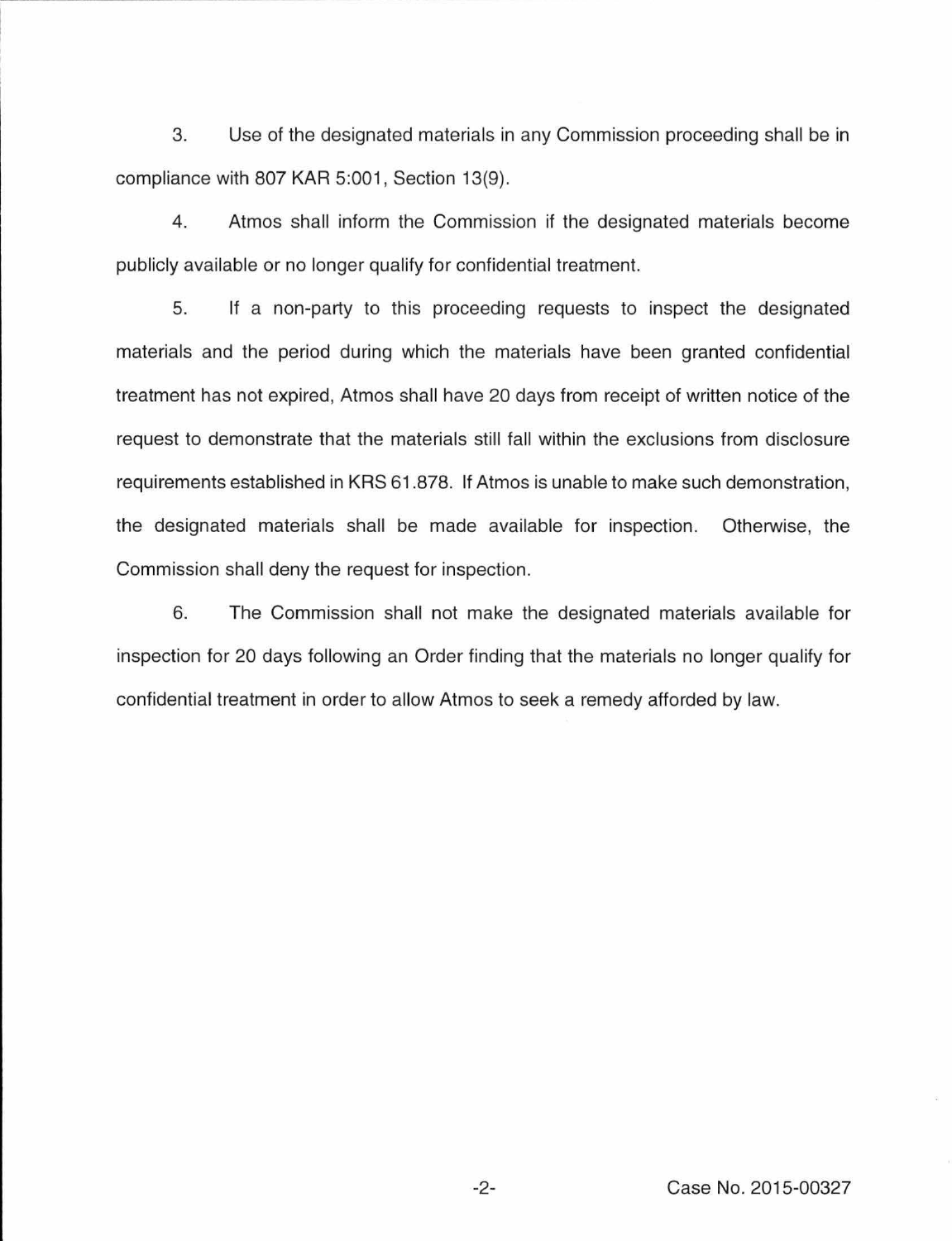By the Commission

 $\frac{\epsilon}{\epsilon}$ 

|                                              | <b>ENTERED</b> |
|----------------------------------------------|----------------|
|                                              | JAN 04 2019    |
| <b>KENTUCKY PUBLIC</b><br>SERVICE COMMISSION |                |

ATTEST:

Cluer R. Pinson